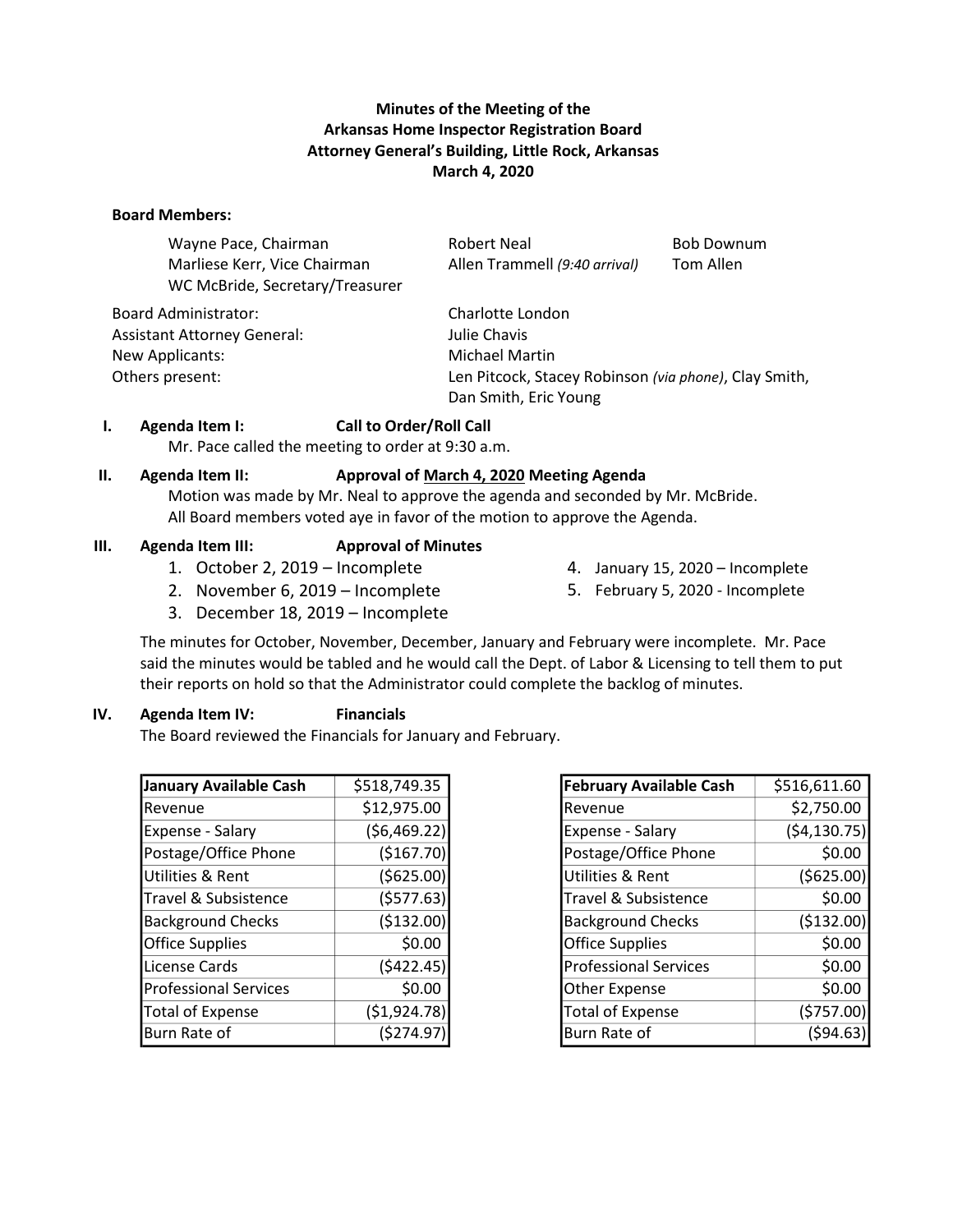1. Mr. Neal made a motion to approve the January and February Financials. Mr. McBride seconded and all Board members voted in favor of the motion with aye.

# **V. Agenda Item V: Status of Complaints**

# **A. OLD COMPLAINTS**

1. **Robert Neal (AHIRB) vs Justin Hall**-Not registered as a HI in Arkansas *Complaint Filed March 2018. Notification sent by Certified Mail on 3/26/2018*. *It was signed for and accepted on April 12, 2018. No response to complaint as of January 13, 2020*. Summary completed 11/22/2019. Mr. McBride made a motion to schedule a hearing for Mr. Hall. Mr. Allen seconded and all Board members voted aye to approve a hearing.

Mr. Neal motioned that the Board Chairman and Ms. Chavis be notified about scheduling the hearing. Mr. McBride seconded and all Board members voted aye to approve the motion.

### **B. NEW COMPLAINTS**

- 1. **Jonathan Dunk** *filed complaint against himself 1/30/2020.* Mr. Neal made a motion to dismiss Mr. Dunk's complaint since it had already been discussed during a previous meeting. Mr. Trammell seconded and all Board members voted aye to approve the motion.
- 2. **202001-01** *Complaint Filed January 2020. Notification sent by Certified Mail on 2/10/2020*. *As of 2/26/2020, the Home Inspector's attorney has requested a 10-day extension to prepare his response. Ms. Chavis approved the request for the extension.*
- 3. **202001-02** *Complaint Filed January 2020. Notification sent by Certified Mail on 2/14/2020*. *The home inspector has responded and the complaint has been turned over to the Complaint Investigator. Summary completed 3/2/2020. Ms. Chavis said the Complaint Investigator recommended dismissal of the complaint. Mr. Neal made a motion to dismiss the complaint. Mr. Allen seconded and all Board members voted aye to approve the motion.*
- 4. Mr. Neal said there were two complaints that were on the November minutes that had not been resolved and needed to be added back to future agendas. Ms. London told the Board that one of the complaints had been dismissed with a motion made by Mr. Neal because it was outside of the jurisdiction of the Board. The dismissal had been seconded and approved by the Board. The second complaint, Sligh vs McCormick, HI-1443, had been removed and will be added back to future agendas. The Complaint Investigator had completed his summary of the complaint.
- 5. Ms. Chavis said that former home inspector, Sean Ryan, needs to have a hearing set for the three (3) complaints that were filed against him.

# **VI. Agenda Item VI: Review of New Applicants**

The Board reviewed five (5) new applicants.

- 1. Scott Lamb 3. Timothy Simmons 5. Christopher Yanak
- 2. Michael Martin 4. Taylor Weifenbach

**Applicant #1 -** Mr. Neal made a motion to approve the application of Mr. Lamb. Mr. Allen seconded and all Board members voted aye in favor of approving the applicant for licensing.

**Applicant #2 -** Mr. Neal made a motion to approve the application of Mr. Martin. Mr. Allen seconded and all Board members voted aye in favor of approving the applicant for licensing.

**Applicant #3 –** Mr. Neal made a motion to suspend the application of Mr. Simmons due to it being incomplete. The applicant did not answer questions #12 and #15. Mr. McBride seconded and all Board members voted aye in favor of the motion to suspend the application.

**Applicant #4 –** Mr. Neal made a motion to approve the application of Mr. Weifenbach. Mr. Neal said the applicant should be notified about advertising without listing his registration number. The notification is in the approval letter of all new licensees. Mr. Trammell seconded and all Board members voted aye in favor of approving the applicant for licensing.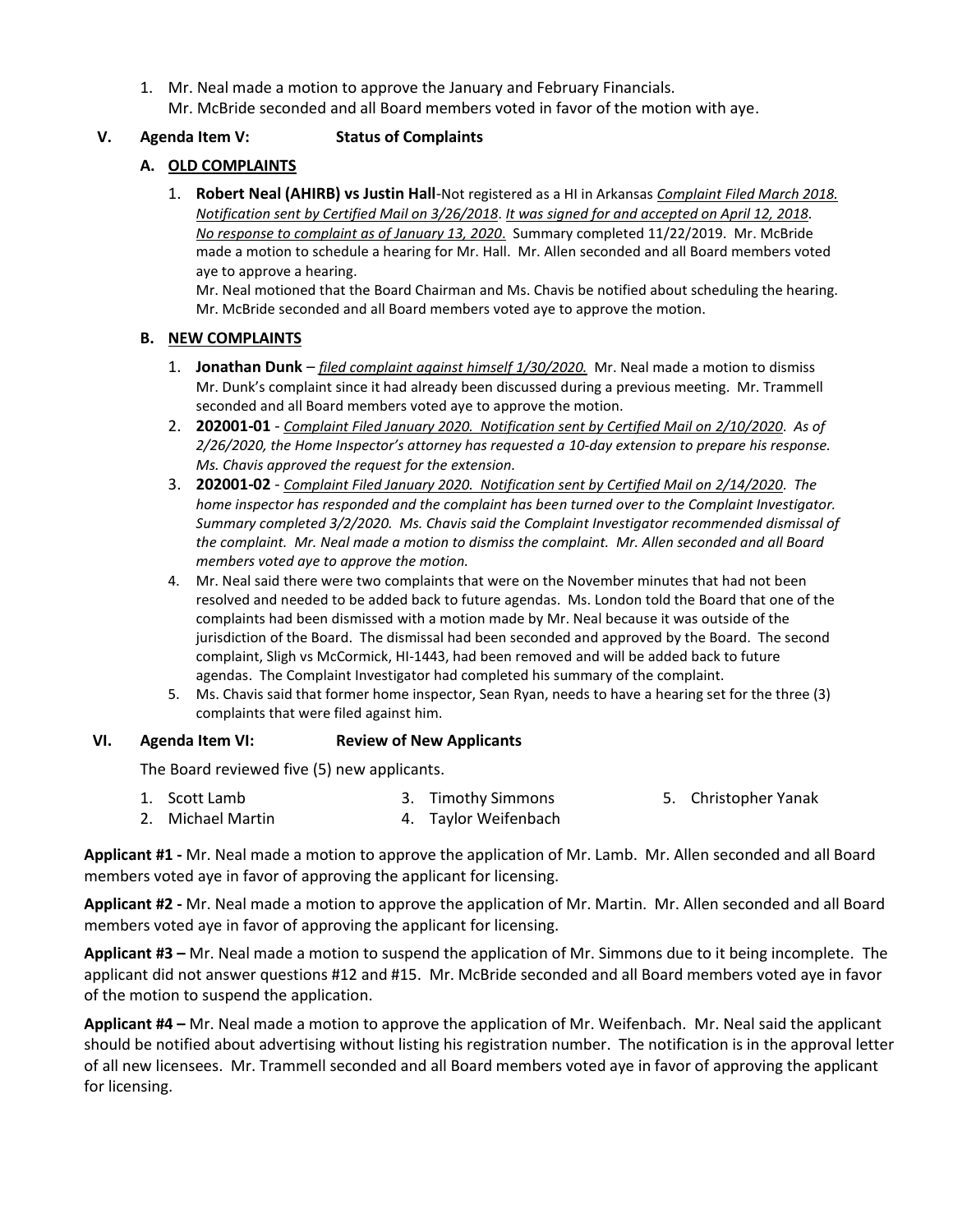**Applicant #5 –** Mr. Neal made a motion to approve the application of Mr. Yanak. Mr. Neal said the applicant should be notified about advertising without listing his registration number. The notification is in the approval letter of all new licensees. Mr. Trammell seconded and the Chairman did not vote. The remaining Board members voted aye in favor of approving the applicant for licensing.

# **VII. Agenda Item VII: Continuing Education/Pre-Registration Courses**

Mr. Neal made a motion to approve the instructor changes for the AAREI Spring Seminar. Mr. Allen seconded and all Board members voted aye to approve the motion.

# **PRE-REGISTRATION COURSES**

None

# **VIII. Agenda Item VIII: New Business**

1. Blackbird Home Inspections – Mr. Trammell spoke to Home Inspector, Eric Young about his advertising. He told him that he should review the Board's rules about advertising. Mr. Neal read a section from the rules that said the 'appearance of an impropriety can be a violation of the Code of Ethics. Ms. Chavis advised Mr. Young about how his ads may be perceived by the people who see them.

# **BREAK 10:40 – 10:50**

- 2. ICA School Mr. Neal said that ICA had corrected their website.
- 3. Mr. Neal told the Board that there are some changes that need to be made to renew the Board's website domain. He said he will discuss it with Ms. Chavis. Ms. Chavis said she will talk about what has to be done with Denise Oxley, Attorney for the Dept. of Labor and Licensing.
- 4. Mr. Smith told the Board about some of the home inspection reports that he has reviewed. He had saved his reviews on a flash drive and gave it to Ms. London so that the reviews can be added to the home inspectors' files.
- 5. Mr. Len Pitcock, AAREI, introduced himself to the Board and spoke about his association as a lobbyist with The Perimeter Group.
- 6. Mr. Allen spoke about the number of home inspectors that enter and exit the profession. He said the requirements should be increased for home inspectors.
- **IX. Agenda Item IX: Old Business**
	- None

- **X. Agenda Item X: Schedule Next Meeting**
	- 1. The next Board meeting will be on Wednesday, April 1, 2020 @9:30 a.m.
- **XI. Agenda Item XI: 2020 Late Registration Renewals**
	- 1. Bud Boman
	- 2. Jeff Daniel
	- 3. Brad Dortch
	- 4. Jorg Faustmann
	- 5. Roy Goodwin
	- 6. Josh Hubbard
	- 7. Derek Latimer
	- 1. Mr. Allen made a motion to approve the license renewal of Mr. Boman pending receipt of his Certificate of Insurance with his name on it. Mr. McBride seconded and all Board members voted aye to approve the renewal.

8. Burchie Lewis 9. Evan Long 10. Rick Morrow 11. Chris Stout

12. Richard Heath Watkins 13. Matthew Tyler Woodall

- 2. Mr. Neal made a motion to approve the license renewal applications of home inspectors Daniel, Dortch, Faustmann, Lewis, Long, Morrow, Stout and Watkins. Mr. McBride seconded and all Board members voted aye to approve the renewals.
- 3. Mr. Allen made a motion to approve the license renewal application of Mr. Goodwin. Mr. McBride seconded and all Board members voted aye to approve the renewal.